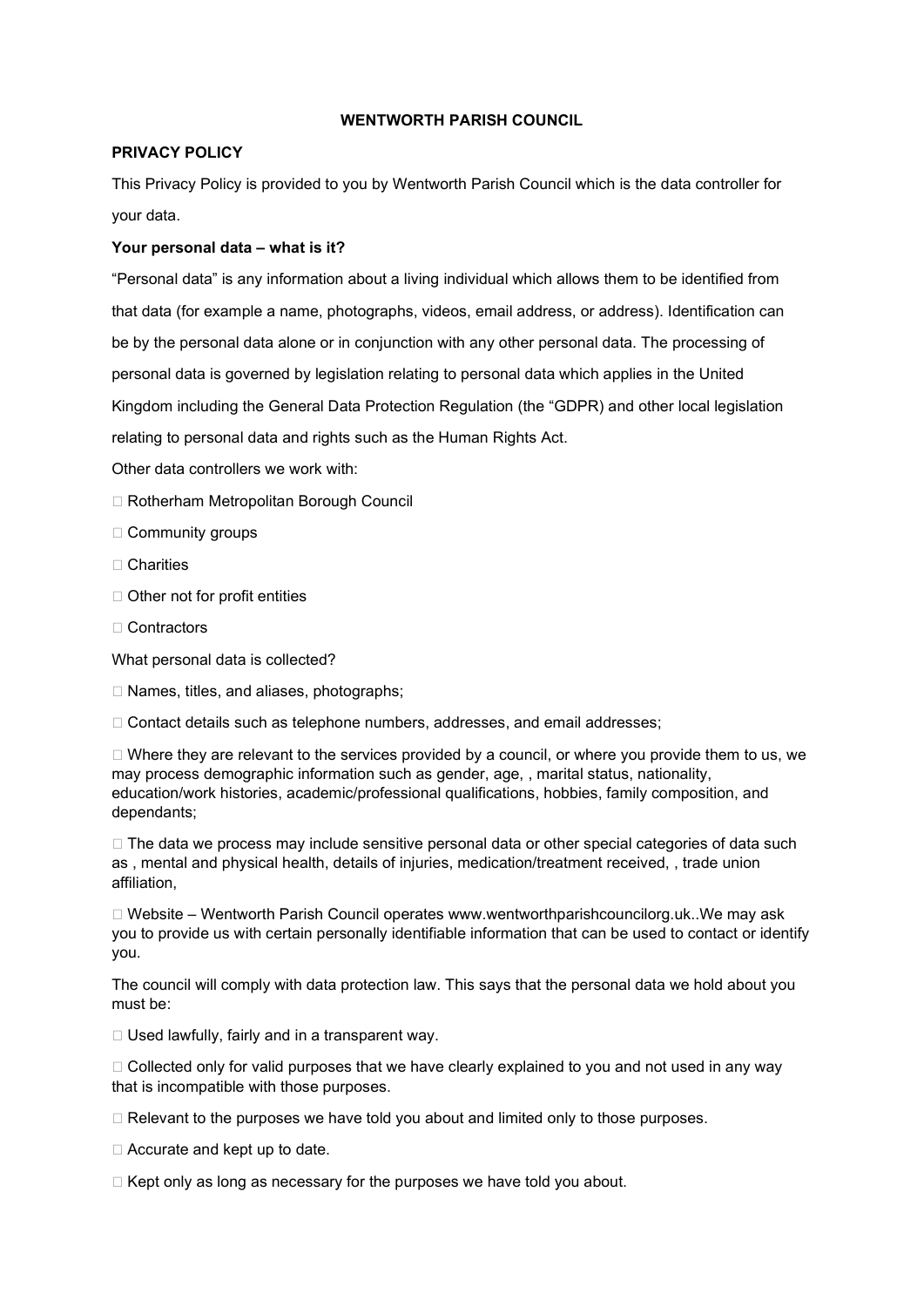$\Box$  Kept and destroyed securely including ensuring that appropriate technical and security measures are in place to protect your personal data to protect personal data from loss, misuse, unauthorised access and disclosure.

We use your personal data for some or all of the following purposes:

 $\Box$  To deliver public services including to understand your needs to provide the services that you request and to understand what we can do for you and inform you of other relevant services;

 $\Box$  To confirm your identity to provide some services;

 $\Box$  To contact you by post, email or telephone

 $\Box$  To help us to build up a picture of how we are performing:

 $\Box$  To prevent and detect fraud and corruption in the use of public funds and where necessary for the law enforcement functions;

 $\Box$  To enable us to meet all legal and statutory obligations and powers including any delegated functions;

 $\Box$  To carry out comprehensive safeguarding procedures (including due diligence and complaints handling) in accordance with best safeguarding practice from time to time with the aim of ensuring that all children and adults-at-risk are provided with safe environments and generally as necessary to protect individuals from harm or injury;

 $\Box$  To promote the interests of the council;

 $\Box$  To maintain our own accounts and records;

 $\Box$  To seek your views, opinions or comments;

 $\Box$  To notify you of changes to our facilities, services, events and staff, councillors and role holders;

□ To send you communications which you have requested and that may be of interest to you.

These may include information about campaigns, appeals, other new projects or initiatives;

 $\Box$  To process relevant financial transactions including grants and payments for goods and services supplied to the council

 $\Box$  To allow the statistical analysis of data so we can plan the provision of services.

#### What is the legal basis for processing your personal data?

The council is a public authority and has certain powers and duties. Most of your personal data is processed for compliance with a legal obligation which includes the discharge of the council's statutory functions and powers. Sometime when exercising these powers or duties it is necessary to process personal data of residents or people using the council's services. We will always take into account your interests and rights. This Privacy Policy sets out your rights and the council's obligations to you in detail.

We may also process personal data if it is necessary for the performance of a contract with you, or to take steps to enter into a contract.

Sometimes the use of your personal data requires your consent. We will first obtain your consent to that use.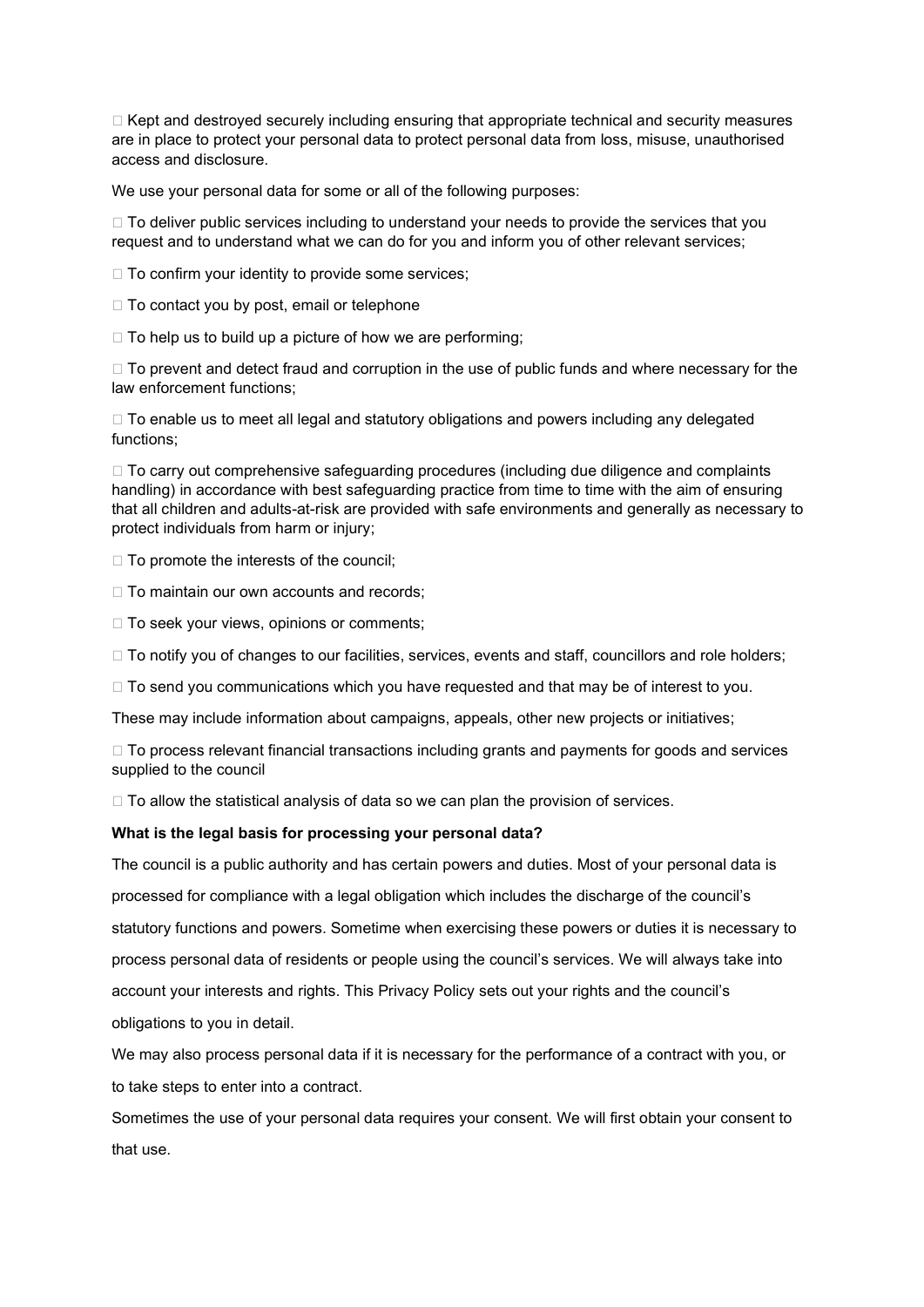### Sharing your personal data

The council will implement appropriate security measures to protect your personal data. This section of the Privacy Policy provides information about the third parties with whom the council will share your personal data. These third parties also have an obligation to put in place appropriate security measures and will be responsible to you directly for the manner in which they process and protect your personal data. It is likely that we will need to share your data with some or all of the following (but only where necessary):

 $\Box$  Our agents, suppliers and contractors. For example, we may ask a commercial provider to publish or distribute newsletters on our behalf, or to maintain our database software;

 $\Box$  On occasion, other local authorities or not for profit bodies with which we are carrying out

joint ventures e.g. in relation to facilities or events for the community.

# How long do we keep your personal data?

We will keep some records permanently if we are legally required to do so. We may keep some

other records for an extended period of time. For example, it is current best practice to keep

financial records for a minimum period of 8 years to support HMRC audits or provide tax information. We may have legal obligations to retain some data in connection with our statutory obligations as a public authority. The council is permitted to retain data in order to defend or pursue claims. In some cases, the law imposes a time limit for such claims (for example 3 years for personal injury claims or 6 years for contract claims). We will retain some personal data for this purpose as long as we believe it is necessary to be able to defend or pursue a claim. In general, we will endeavour to keep data only for as long as we need it. This means that we will delete it when it is no longer needed.

#### Your rights and your personal data

You have the following rights with respect to your personal data:

When exercising any of the rights listed below, in order to process your request, we may need to

verify your identity for your security. In such cases we will need you to respond with proof of your

identity before you can exercise these rights.

- (i) The right to access personal data we hold on you
- (ii) The right to correct and update the personal data we hold on you
- (iii) The right to have your personal data erased
- (iv) The right to object to processing of your personal data or to restrict it to certain purposes only
- (v) The right to data portability

(vi) The right to withdraw your consent to the processing at any time for any processing of data to which consent was obtained

(vii) The right to lodge a complaint with the Information Commissioner's Office.

You can contact the Information Commissioners Office on 0303 123 1113 or via email

https://ico.org.uk/global/contact-us/email/ or at the Information Commissioner's Office, Wycliffe

House, Water Lane, Wilmslow, Cheshire SK9 5AF.